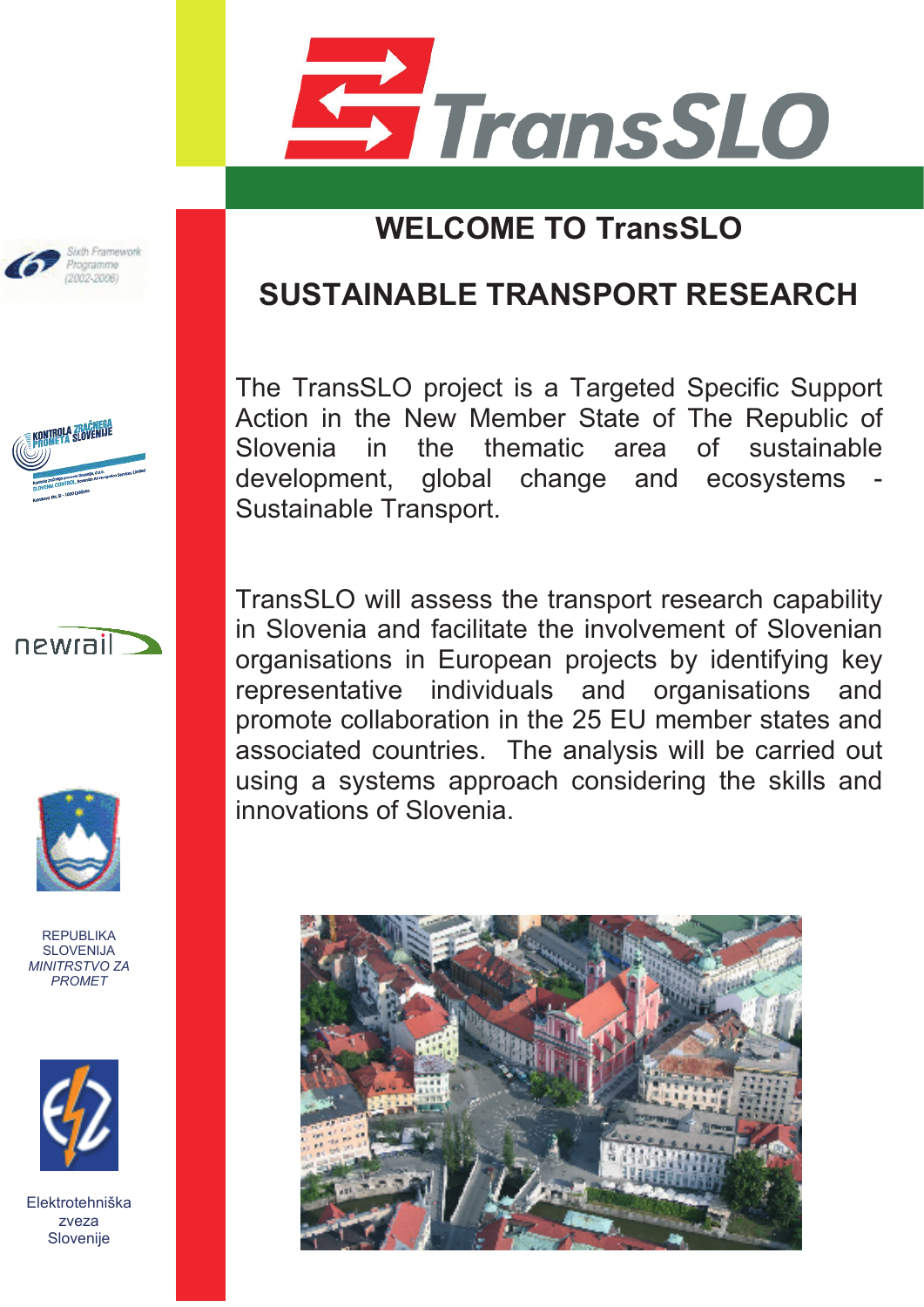

### **Objectives**

#### **General**

The general objective of this project is the integration and strengthening of the research community, policy makers and industry at national level. This will lead to the development of links and common information channels and strengthening of contacts between professional, educational, development, research and industrial institutions in the area of sustainable transport.

# **Specific Objectives**

- To support knowledge transfer and experience exchanges within the EU and specifically target Slovenia and nearby countries in order to promote transport research and encourage post graduate research at Universities.
- $\supset$  To generate information for decision makers and politicians on Slovenian and EU transport research priorities.
- $\supset$  To ensure dissemination of Slovenia transport research capability
- $\supset$  To ensure dissemination of the results of the project









REPUBLIKA SLOVENLIA *MINITRSTVO ZA PROMET*

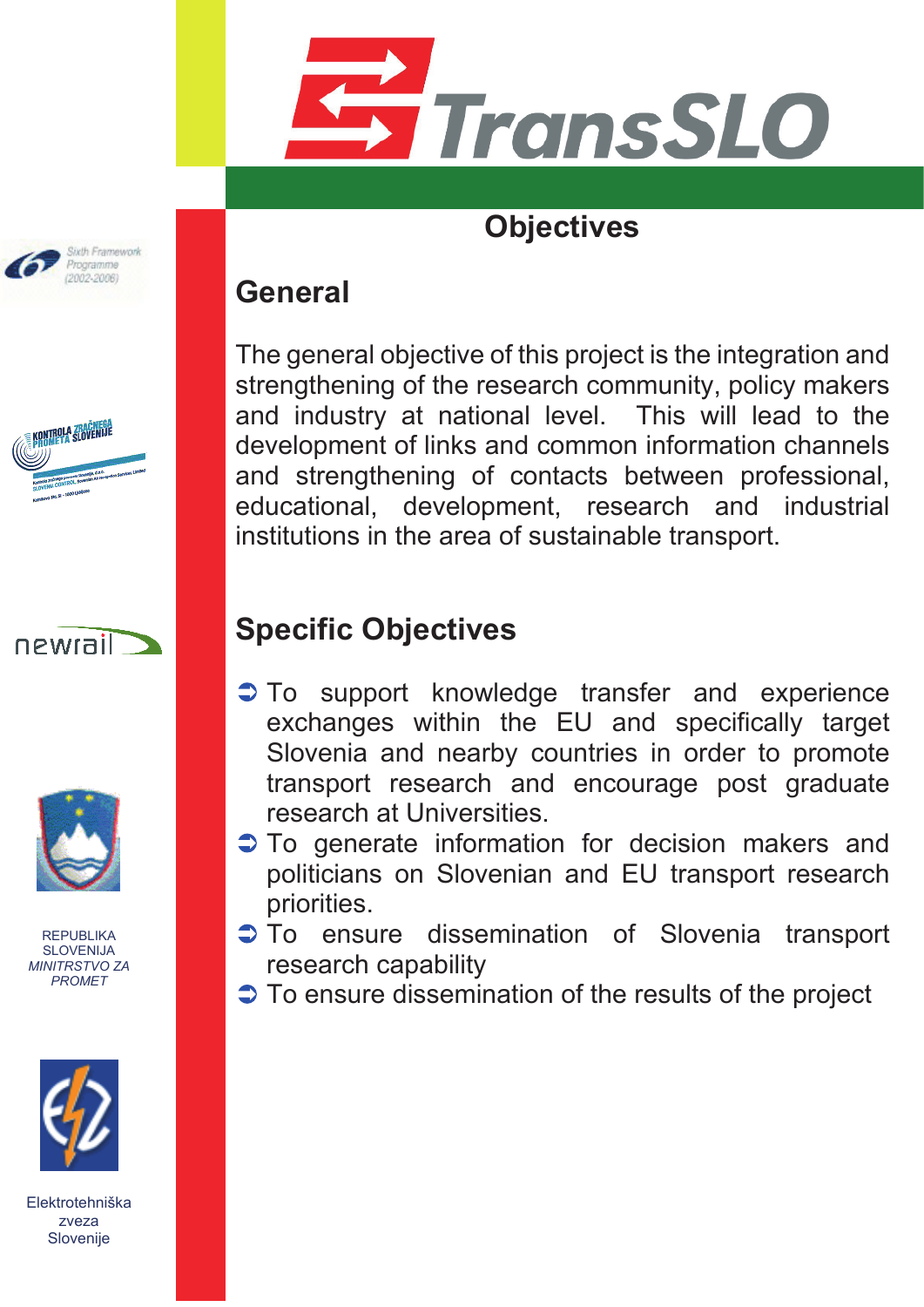

# **EVENTS**



KONTROLA ZRAČNEGA

TransSLO will be organising a series of events related to the aims and objectives of the project.

These events will disseminate information concerning key players in the area of Sustainable Transport in Slovenia, the surrounding countries and the EU.

The following pages give details of two events taking place in 2007 - ISEP 2007 and the TransSLO workshop.

These pages are comprehensive however, please feel free to contact us for further information about any aspect of these events.





REPUBLIKA SLOVENLIA *MINITRSTVO ZA PROMET*

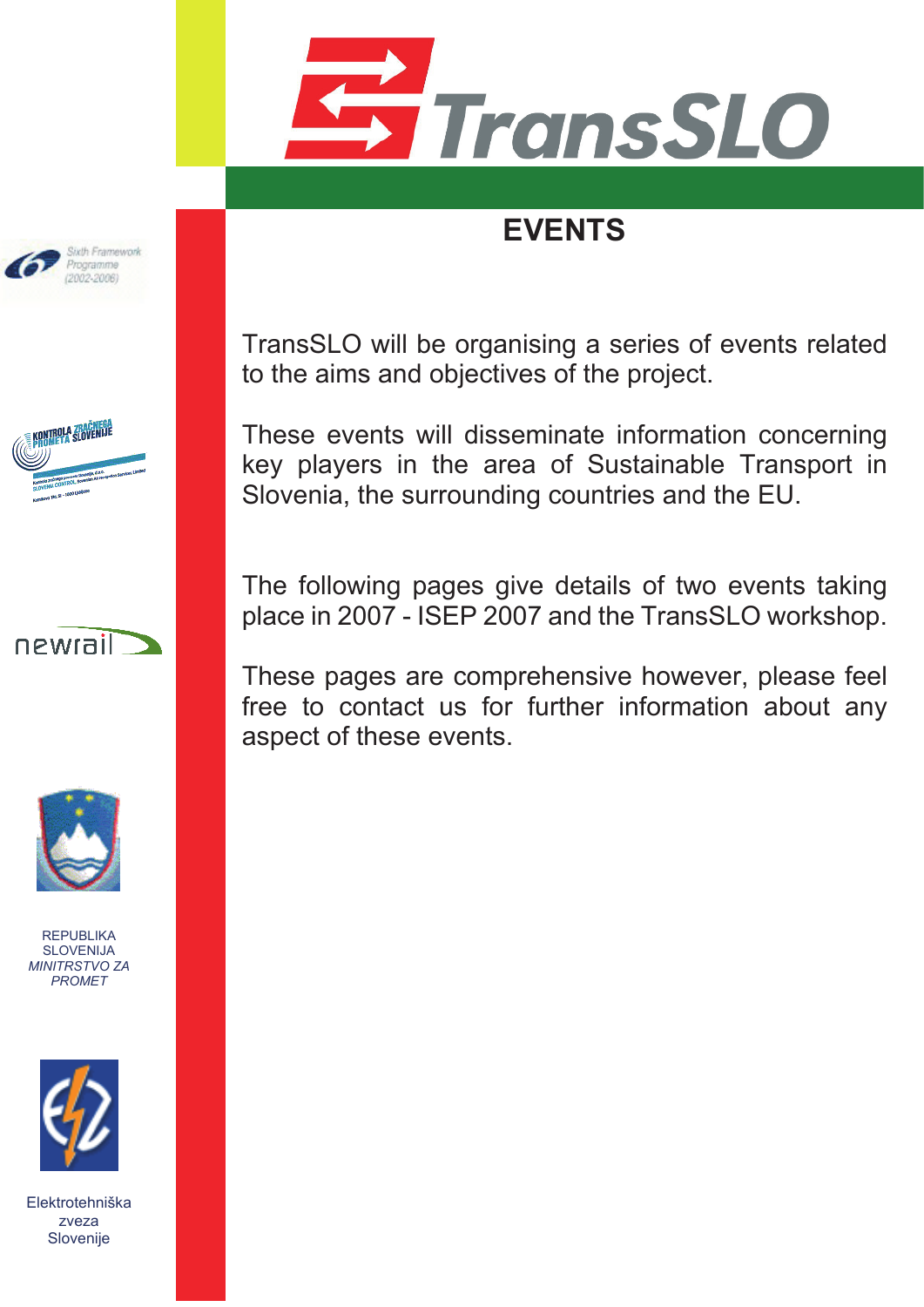



**May 9 - 11, 2007, Ljubljana, Slovenia**

The objective of this symposium is to promote the strategic objective of integration and strengthening of the European Research Area in Slovenia in the new member States, Accession States and nearby countries in the thematic area of Sustainable Transport. The scope of ITS is very broad and at the ISEP Symposium these issues will be expanded.

Topics covered include:

- **●** PhD Transport Research Day<br>● ITS architecture
	- ITS architecture

 $\bullet$ 

 $\bullet$ 

 $\bullet$ 

- $\ddot{\bullet}$  $\bullet$  Interoperable and inter-modal transport systems<br> $\bullet$  Traffic monitoring and management and intelli
	- Traffic monitoring and management and intelligent traffic control systems
- **●** In-vehicle technologies<br>● Electronic payment sys
	- Electronic payment systems and fee collection
- $\bullet$  $\bullet$  Communication to, from and between vehicles<br> $\bullet$  Influence of advanced technology on tra
	- Influence of advanced technology on transport infrastructure and transport
- $\bullet$  Incident management systems with quick and efficient response to accidents, pollutant emissions
- <p>▶</p>\n<p>Sublic transport applications</p>\n<p>▶</p>\n<p>El projects in the area of ITS</p>\n<p>▶</p>\n<p>IFS case studies and standa</p>\n<p>▶</p>\n<p>IFS training and education</p>
	- EU projects in the area of ITS
	- ITS case studies and standards
- $\supset$  ITS training and education
	- Future vision for intelligent infrastructure systems IIS

Further information - vital@quest.arnes.si



Sixth Framework Programme  $(2002, 2008)$ 





REPUBLIKA SLOVENLIA *MINITRSTVO ZA PROMET*

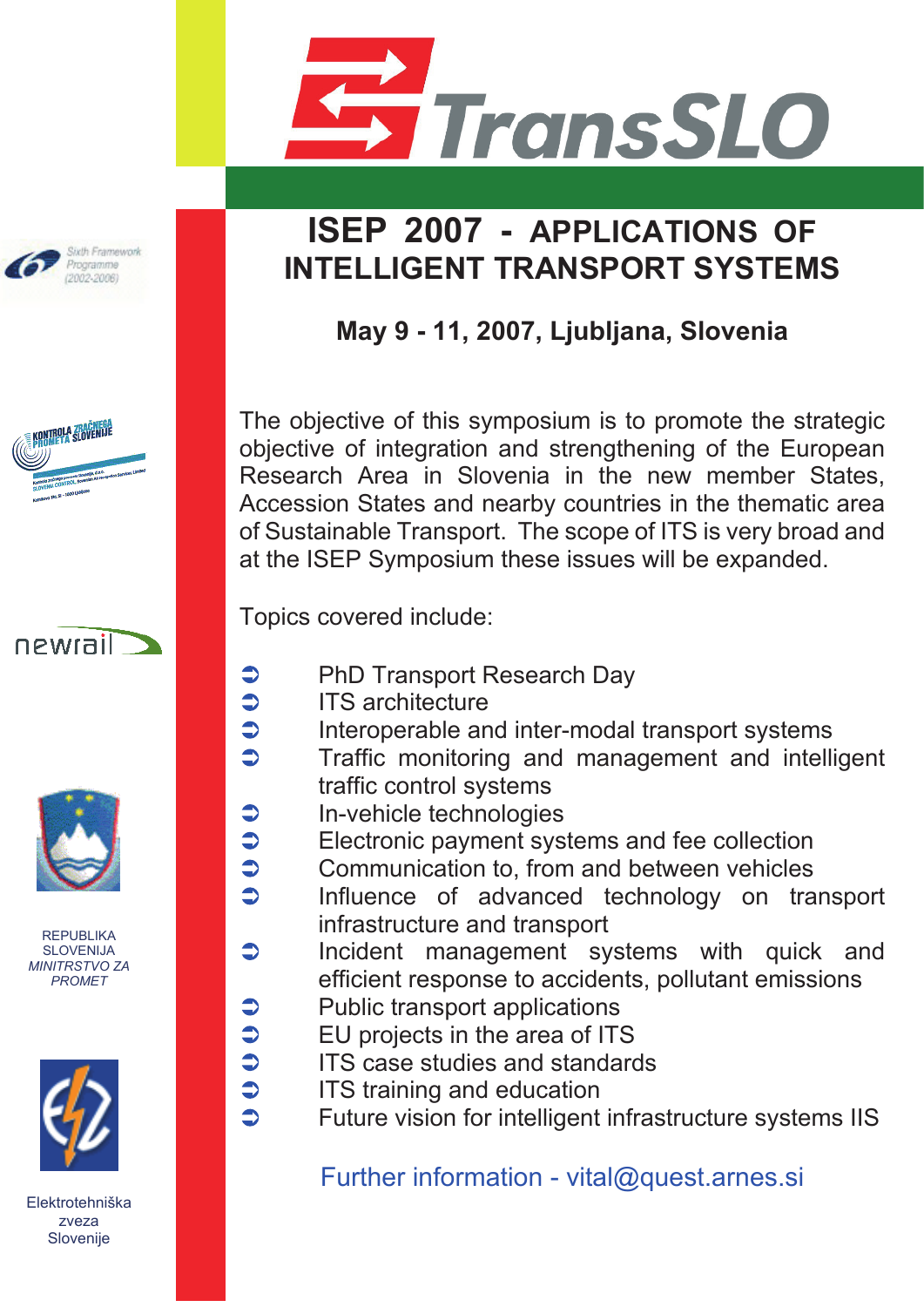

# **PhD RESEARCH DAY**

*May 9 - 11, 2007, Ljubljana, Slovenia*

This PhD Research Day is sponsored by the TransSLO European Project whose main aim is to assess the transport research capability in Slovenia

The aim of the PhD Research Day is to encourage participation by PhD students who are currently involved in anv aspect of transport research and the practical issues concerning transport in Slovenia and the region

This day will be given exclusively to PhD presentations to an invited audience of transport experts from Slovenia and Europe.

Applications are particularly welcomed for free **participation** from Slovenia and nearby countries.

We expect a high attendance at this event, so if you are interested in submitting an abstract, please send an electronic version of your presentation in English to:

Further information - vital@quest.arnes.si









REPUBLIKA SLOVENLIA *MINITRSTVO ZA PROMET*

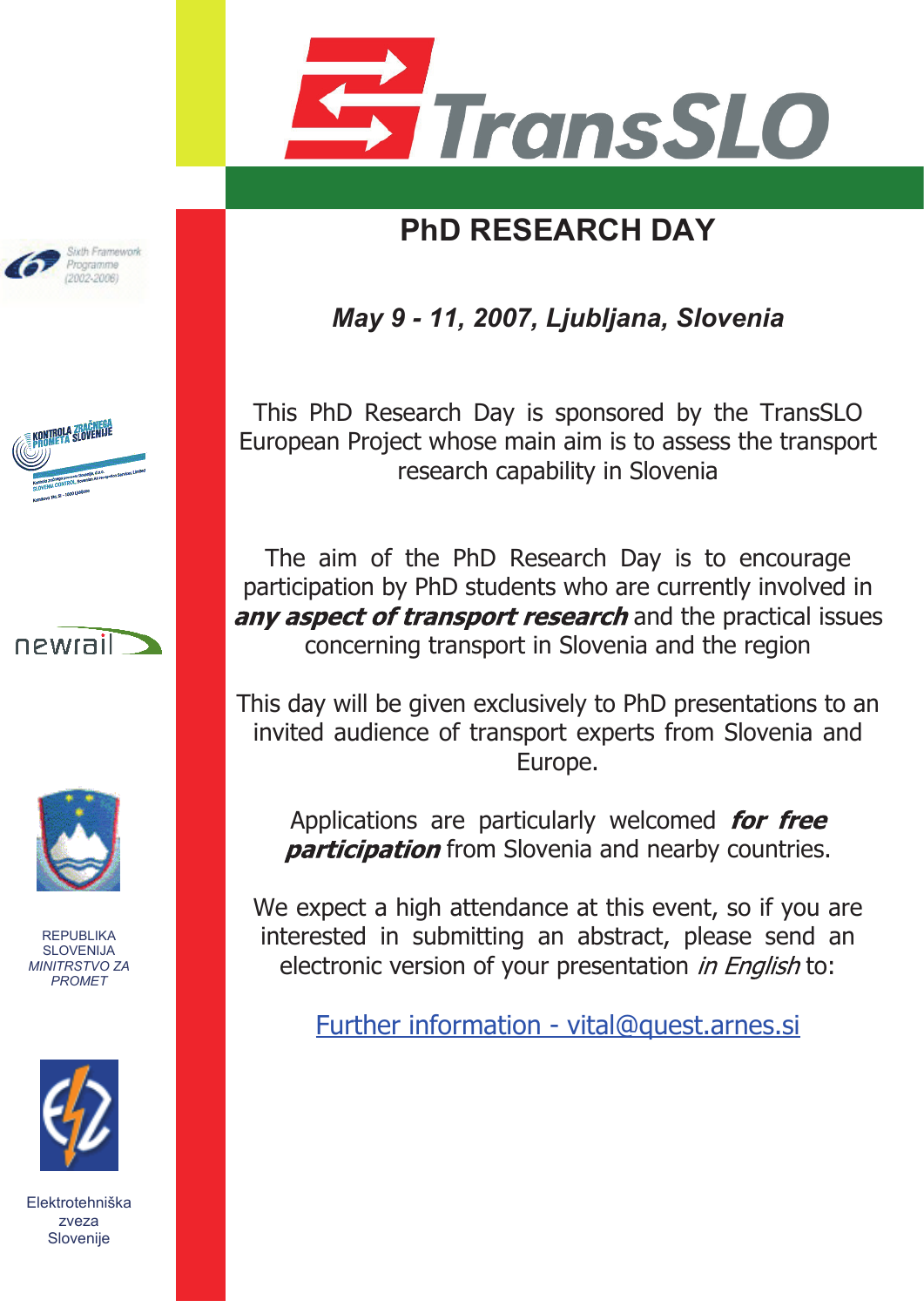

## **SLOVENIAN & EUROPEAN TRANSPORT RESEARCH PRIORITIES**

12 October 2007, Ljubljana, Slovenia

#### **Workshop Purpose**

This workshop will bring together the results from the ISEP 2007 Symposium and PhD Research Day, which will have taken place in May 2007. The aim of the workshop is to further expand the identification of key players and experts in the field of transport research in Slovenia and the surrounding countries.

#### **Workshop presentations**

Presentation will be from all sectors of the transport arena air, waterborne, road and rail. Presentations will include examples of the difference types of funding sources and types of research mechanisms.

To supplement the presentations there will be a session, which will use a collective digital voting system to collate, rank and validate the workshop findings so far. This technique allows for breakout workshops to determine what is really needed, what the major issues are and how experts feel they could be solved.

#### **Workshop Audience**

Delegates for the workshop will be invited from industry, policy makers and other stakeholders, including VIP's from Slovenia, surrounding countries, Europe and world-wide.

If you are interested in attending this event please contact:

sian.evans@ncl.ac.uk



Sixth Framework







REPUBLIKA SLOVENLIA *MINITRSTVO ZA PROMET*



Elektrotehniška zveza Slovenije